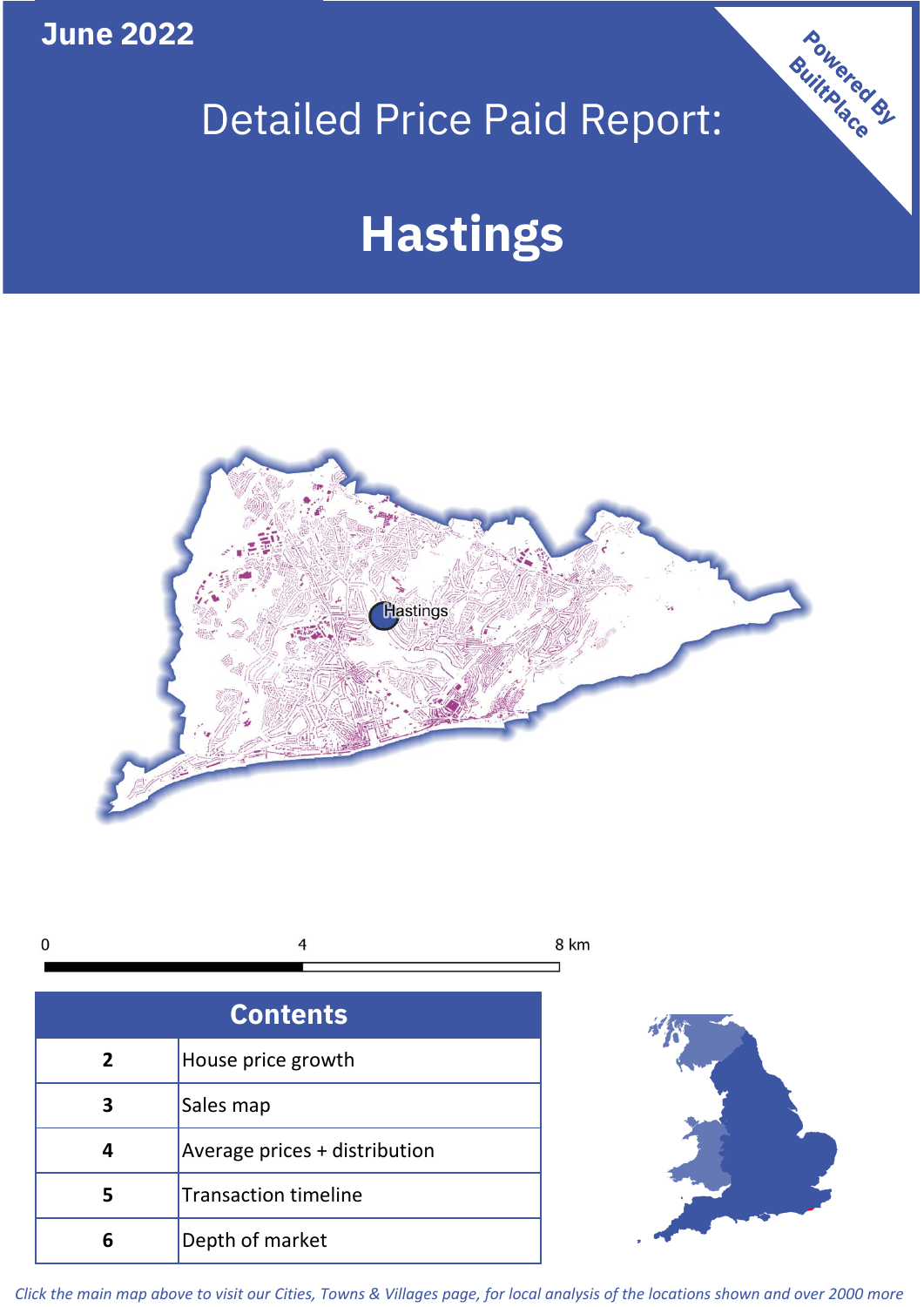#### **Headline Data**

|                     | <b>Current level</b> | 3 month | <b>Annual</b> | 5 year  | 10 year |
|---------------------|----------------------|---------|---------------|---------|---------|
| <b>House prices</b> | £267,448             | 1.2%    | 14.8%         | 41.4%   | 96.4%   |
| <b>Transactions</b> | 1,860                | $-7.7%$ | 28.9%         | $-1.7%$ | 48.9%   |

### **House Price Growth (April 2022 data)**

#### *Annual Change in House Prices*



House prices in Hastings grew by 14.8% in the 12 months to April 2022 (based on 3-month smoothed data). By comparison national house prices grew by 10.7% and prices in the South East grew by 11.5% over the same period.

Hastings house prices are now 74.5% above their previous peak in 2007, compared to +60.7% for the South East and +52.9% across England.



#### *Year-To-Date Change in House Prices, December to April*

Local prices have grown by 2.1% in 2022 so far, compared to growth of 6.0% over the same period last year.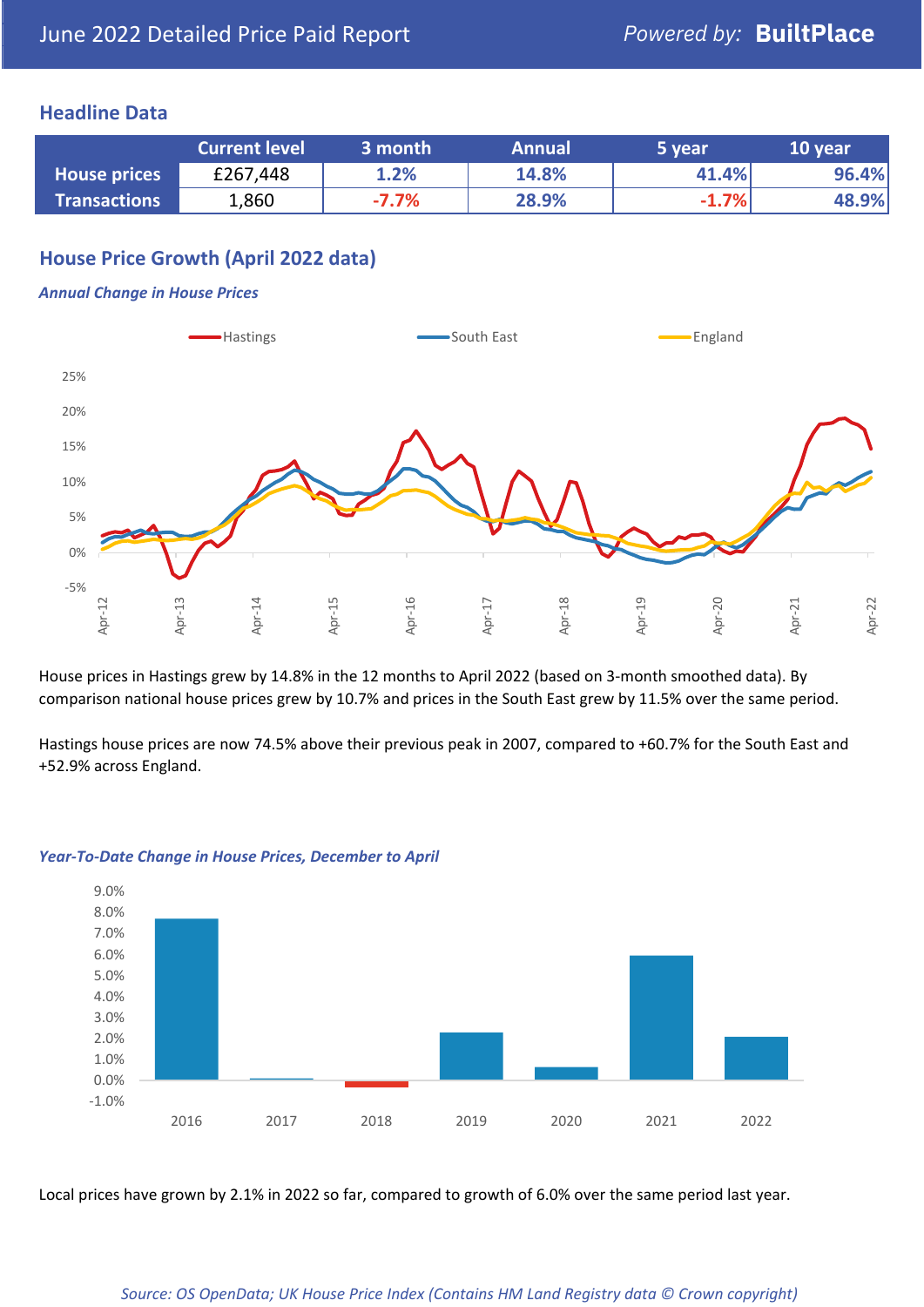## **House Price Map**

#### *12 months to April 2022*



*Each point is one postcode, coloured by the average value relative to all sales in this local authority (price bands are LA-specific quintiles).*

**Map Key**

| Min      | <b>Max</b> |                            |
|----------|------------|----------------------------|
| Up to    | £176,000   | 1st quintile / lowest 20%  |
| £176,000 | £239,000   | 2nd quintile               |
| £239,000 | £296,000   | 3rd quintile               |
| £296,000 | £376,000   | 4th quintile               |
| £376,000 | and over   | 5th quintile / highest 20% |

#### *Source: OS OpenData; UK House Price Index (Contains HM Land Registry data © Crown copyright)*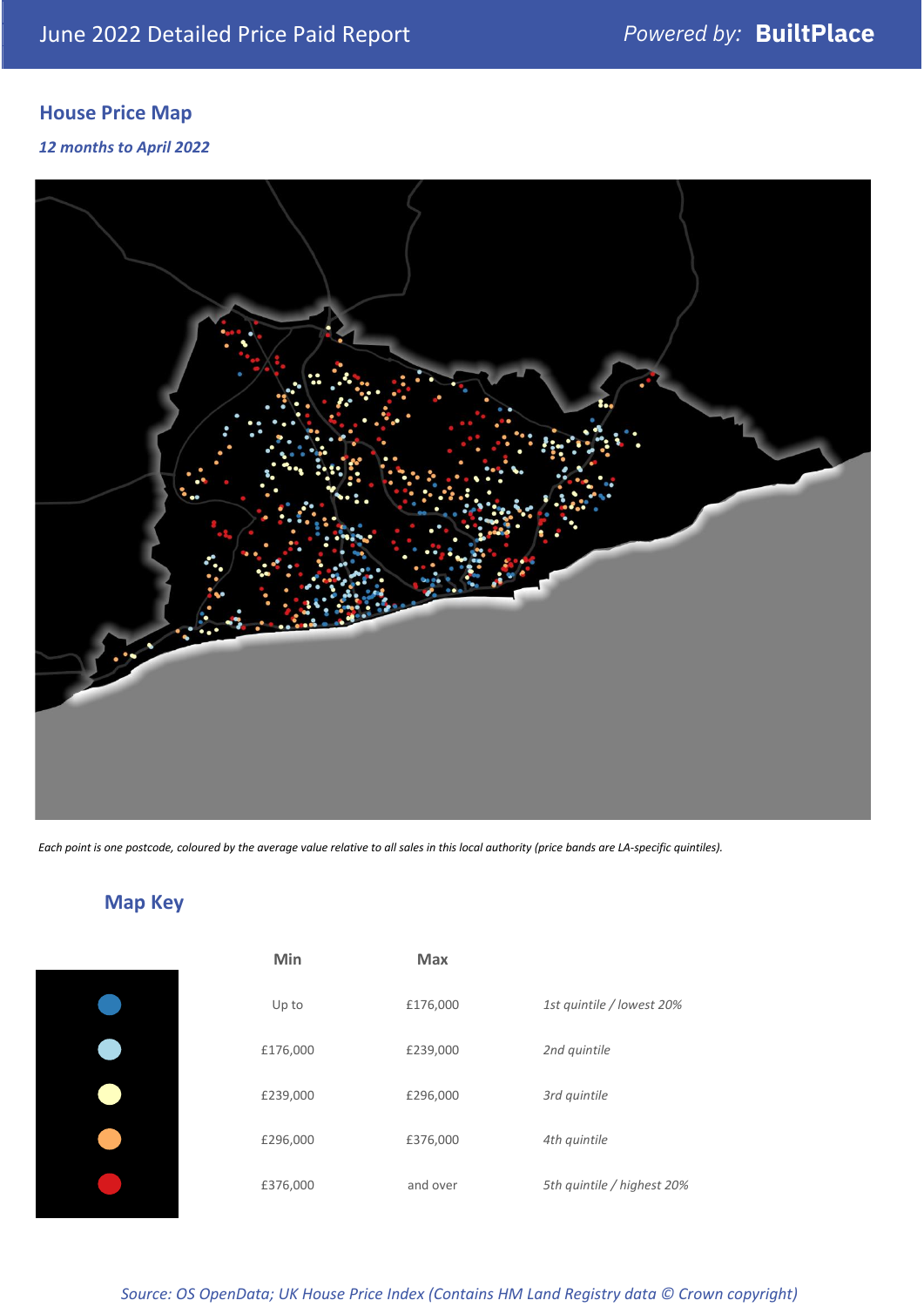### **Average House Price by Property Type**

#### *12 months to April 2022*



|                 | <b>New</b>           | <b>Second hand</b> |  |
|-----------------|----------------------|--------------------|--|
| <b>Flat</b>     | No recorded<br>sales | £189,407           |  |
| <b>Terraced</b> | No recorded<br>sales | £295,866           |  |
| Semi-detached   | No recorded<br>sales | £335,831           |  |
| <b>Detached</b> | No recorded<br>sales | £433,791           |  |

#### **House Price Distribution by Year**

*All properties, by price band and calendar year (2020 = year to date)*

|                    | 1997 | 2002 | 2007 | 2012 | 2017 | 2019 | 2020 |
|--------------------|------|------|------|------|------|------|------|
| <b>Under £100k</b> | 95%  | 59%  | 19%  | 17%  | 9%   | 4%   | 3%   |
| £100-200k          | 5%   | 35%  | 56%  | 59%  | 41%  | 25%  | 23%  |
| £200-300k          | 0%   | 5%   | 20%  | 18%  | 32%  | 33%  | 31%  |
| £300-400k          | 0%   | 1%   | 4%   | 5%   | 12%  | 21%  | 23%  |
| £400-500k          | 0%   | 0%   | 1%   | 1%   | 4%   | 9%   | 10%  |
| <b>£500k-1m</b>    | 0%   | 0%   | 0%   | 0%   | 3%   | 7%   | 10%  |
| £1-2m              | 0%   | 0%   | 0%   | 0%   | 0%   | 0%   | 0%   |
| <b>Over £2m</b>    | 0%   | 0%   | 0%   | 0%   | 0%   | 0%   | 0%   |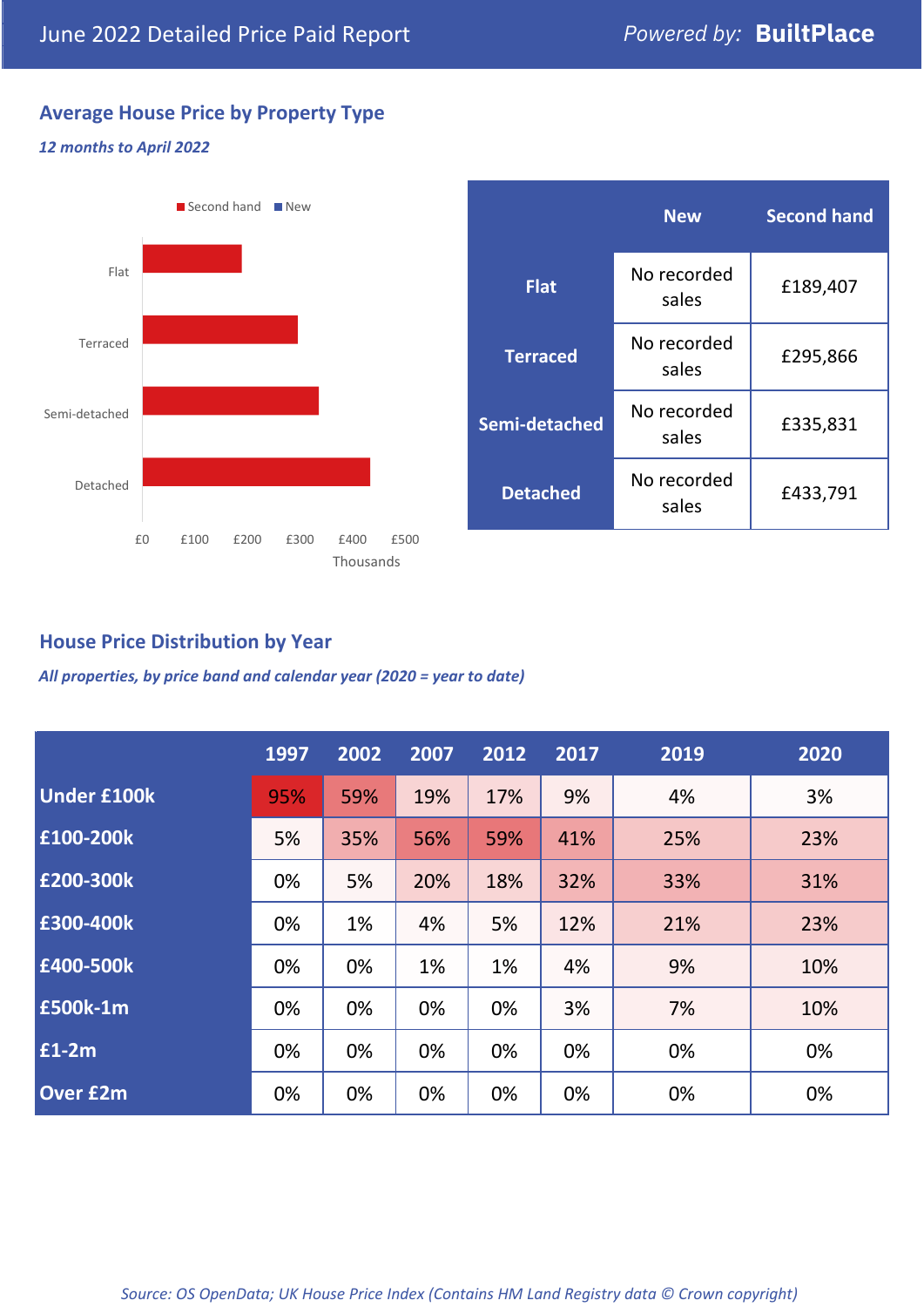### **Transactions (February 2022 data)**

*Annual Transactions, Indexed (2001-05 average = 100)*



There were 1,860 transactions in Hastings during the 12 months to February 2022. This is 67% of the average from 2001- 05 and suggests activity is significantly below pre-downturn levels.

Transactions in Hastings have fallen by 5.2% since 2014, compared to changes of -9.9% for South East and -7.7% for England.



#### *Cash and New Build Sales as % of Total, by Year*

*Note: The data on this page EXCLUDES transactions identified as transfers under a power of sale/repossessions, buy-to-lets (where they can be identified by a mortgage), and transfers to non-private individuals - i.e. it comprises only Land Registry 'A' data.*